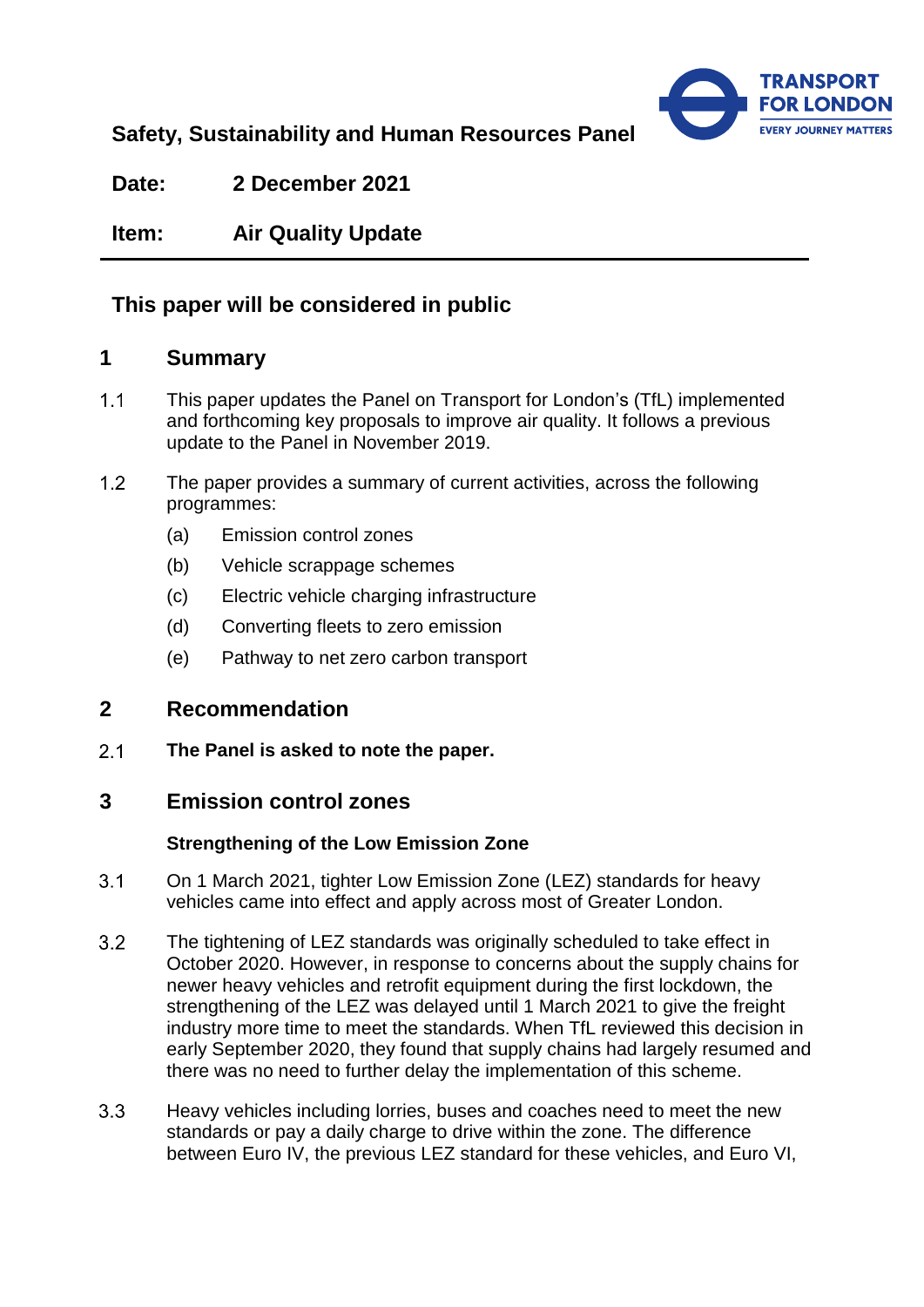the new standard, is significant; about a 50 per cent reduction in Particulate Matter (PM) emissions and a 65 per cent reduction in NOx emissions.

- $3.4$ The LEZ standards are now:
	- (a) Euro VI for buses and coaches over 5 tonnes, lorries and other specialist vehicles over 3.5 tonnes – this is the same as the Ultra Low Emission Zone (ULEZ) standard (these vehicles are no longer subject to ULEZ); and
	- (b) Euro 3 for PM for larger vans and minibuses this remains the same as the previous LEZ standard.
- $3.5$ The six-month report<sup>1</sup> on the impacts of the scheme was published in September 2021, and the key findings include:
	- (a) Compliance continued to grow over the first six months of the scheme and by the end of August 2021 stood at 95.5 per cent, compared to only 48 per cent in 2017 when the changes to the LEZ were announced but had not yet started. In effect compliance had doubled since the scheme was announced in 2017.
	- (b) Even the most challenging sector (non-TfL bus and coaches) is making great strides, with compliance at 87.1 per cent, up from 51.9 per cent in May 2019. Non-TfL buses and coaches are often built individually or in small quantities making them harder to retrofit and more expensive to replace, difficulties that have been compounded by the significant loss of trade for many of these business during the pandemic.
	- (c) As part of the Mayor's commitment to lead the way and to radically transform the TfL bus fleet, all of TfL's buses meet or exceed the Euro VI standard. With the core fleet meeting the standards from the end of 2020, three months in advance of the scheme going live, this has reduced NOx emissions from TfL buses by around 90 per cent since 2016.
	- (d) The LEZ also has significant benefits outside of London. Environmental Defense Fund analysis found that vehicles that passed through London's LEZ went on to drive through 95 per cent of the major towns and cities in England and Wales, with a combined population of 18 million people.

### **Expanding the Ultra Low Emission Zone (ULEZ)**

- $3.6$ The expansion of the ULEZ from the central zone to an area bounded by, but not including, the North and South Circular Roads was successfully launched on 25 October 2021.
- $3.7$ This project has taken five years to develop and implement. This includes three consultation exercises, implementation of 800 new cameras and over

<sup>1</sup> <sup>1</sup> [https://www.london.gov.uk/sites/default/files/lez\\_six\\_month\\_on\\_report-final.pdf](https://www.london.gov.uk/sites/default/files/lez_six_month_on_report-final.pdf)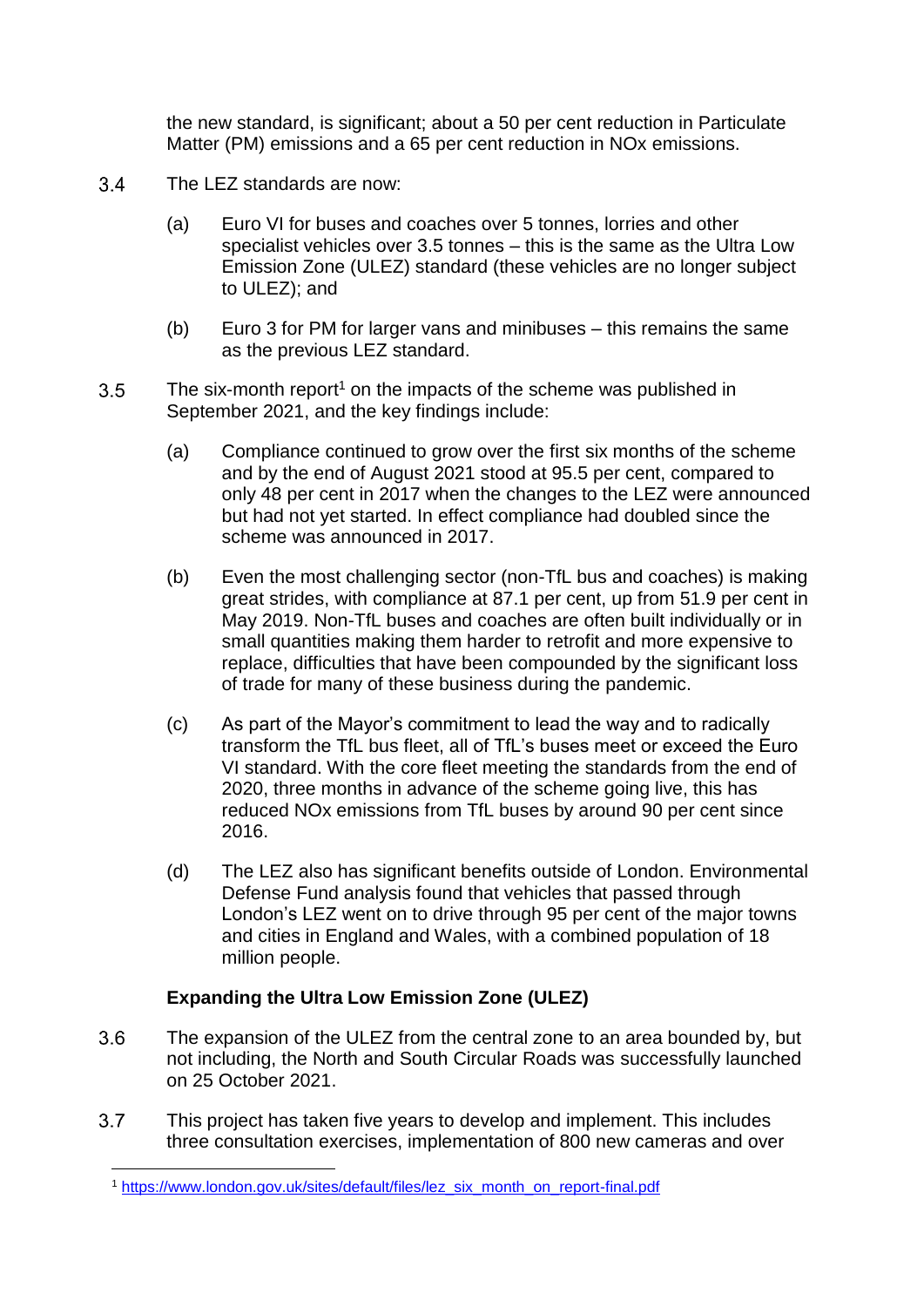1,400 signs, and a new back office system that processes millions of images from the camera networks. It is the largest scheme we have implemented on the surface network in London and will be one of the most impactful.

- $3.8$ To prepare drivers and make them aware of the zone prior to expansion, we (TfL and the Greater London Authority (GLA)) have run an extensive communications campaign. More than a million letters were sent to those seen driving non-compliant vehicles in the area and more than 600,000 leaflets were sent to residents living close to the boundary. Four million emails were sent to people on TfL's customer database, and there has was an extensive advertising campaign spanning radio, TV, posters, press, social media and online.
- 3.9 The new zone is eighteen times larger than the original central area and covers a population of 3.8 million people. Early indications show that compliance with the standards had increased significantly by the time the scheme went live in October. Indeed, when the Mayor announced his intention to expand the scheme in February 2017, compliance with the vehicle standards was only 39 per cent. When the scheme went live last month this had increased to 87 per cent. This means we anticipate only 110,000 vehicles will need to pay the charge each day.
- $3.10$ The ULEZ expansion, alongside tighter Londonwide LEZ standards, are expected to reduce nitrogen oxides (NOx) emissions from road transport by 30 per cent across London in 2021.
- $3.11$ We will be monitoring the impacts of the ULEZ expansion, and will be publishing a one month, six month, and one year report with our findings. The report on the first month of operation will be published in the next few weeks and will be distributed to the TfL Board.

#### **New Zero Emission Zones (ZEZ)**

- $3.12$ The Mayor's Transport Strategy (MTS) and the London Environment Strategy state that the Mayor, through TfL and the boroughs, will seek to implement local town centre ZEZs from 2020, followed by a Central London ZEZ from 2025.
- $3.1$ In September 2019 we published guidance<sup>2</sup> for the delivery of local ZEZs aimed at boroughs that are interested in delivering town centre ZEZs. We have since held a number of joint GLA/TfL/London Councils workshops for borough officers to update them on the London Recovery Programme and the role that ZEZs could play, and to ask for input to a potential update of the guidance. We have subsequently been revising the existing ZEZ guidance to better reflect the current policy environment, better address areas where boroughs wanted more clarity, and include some lessons learnt from early scheme development. We are looking to publish the updated guidance document in early 2022.

<sup>1</sup> <sup>2</sup> <http://content.tfl.gov.uk/tfl-guidance-for-local-zero-emission-zones.pdf>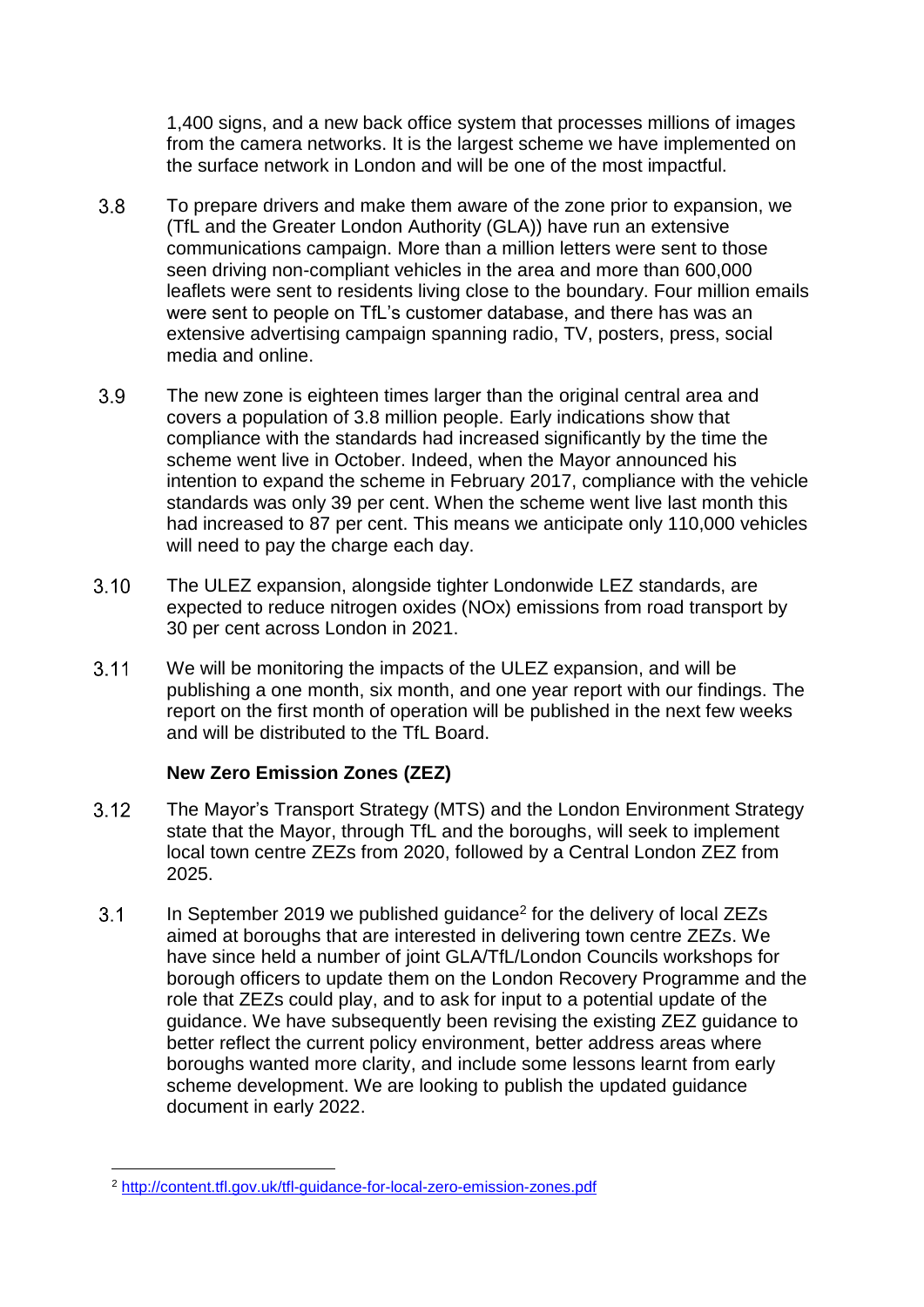- $3.2$ Borough schemes to note are as follows:
	- a) LB Hackney introduced the first ZEZ-type scheme in Shoreditch in September 2018 (in partnership with LB Islington) with their Ultra Low Emission Vehicle Streets scheme.
	- b) The City of London launched a trial ZEZ in Beech Street in the Barbican area in March 2020. The trial meant that only zero emission vehicles, pedestrians and cyclists were allowed to drive through. The trial recently concluded in September 2021.
- $3.3$ We are also involved in a European Union funded project called ReVeAL (Regulating Vehicle Access for Improved Liveability) alongside the City of London. The City are using ReVeAL funding to deliver a second ZEZ in the City Cluster zone, a central area focused on St Mary Axe. The scheme aims to be implemented (subject to consultation) by December 2022.

## **4 Vehicle scrappage schemes**

- $4.1$ The Mayor introduced vehicle scrappage schemes for vans and charity minibuses, cars and motorcycles, and heavy vehicles. The schemes are operated by TfL with £61m of funding allocated by the Greater London Authority, to help drivers in London scrap their non-compliant vehicles to meet the ULEZ and LEZ emission standards. To date, scrappage grants have helped to improve London's air quality by taking over 13,300 older, more polluting vehicles off London's roads. Raw materials from scrapped vehicles are recycled and reused by authorised treatment facilities.
- 4.2 The scrappage schemes prioritised the limited funding available to help the most vulnerable, meaning that they have been restricted to small businesses, low income and disabled Londoners and charities. All funding has now been allocated and the scrappage schemes have closed to new applicants.
- $4.3$ The Mayor continues to call on Government to commit resources to a targeted national diesel scrappage scheme. Government has provided funding for scrappage in Birmingham, Bath and Portsmouth to support their Clean Air Zones but has not provided any funding for scrappage in London.

# **5 Electric vehicle charging infrastructure**

### **Infrastructure delivery in London**

 $5.1$ Much has been achieved over the past few years, and there are now over 7,600 publicly accessible charge points in London, delivered through both the public and private sectors. London's infrastructure now accounts for around a third of the UK's total charge points and represents a 55 per cent increase in EV charging points delivered between 2019 and 2021.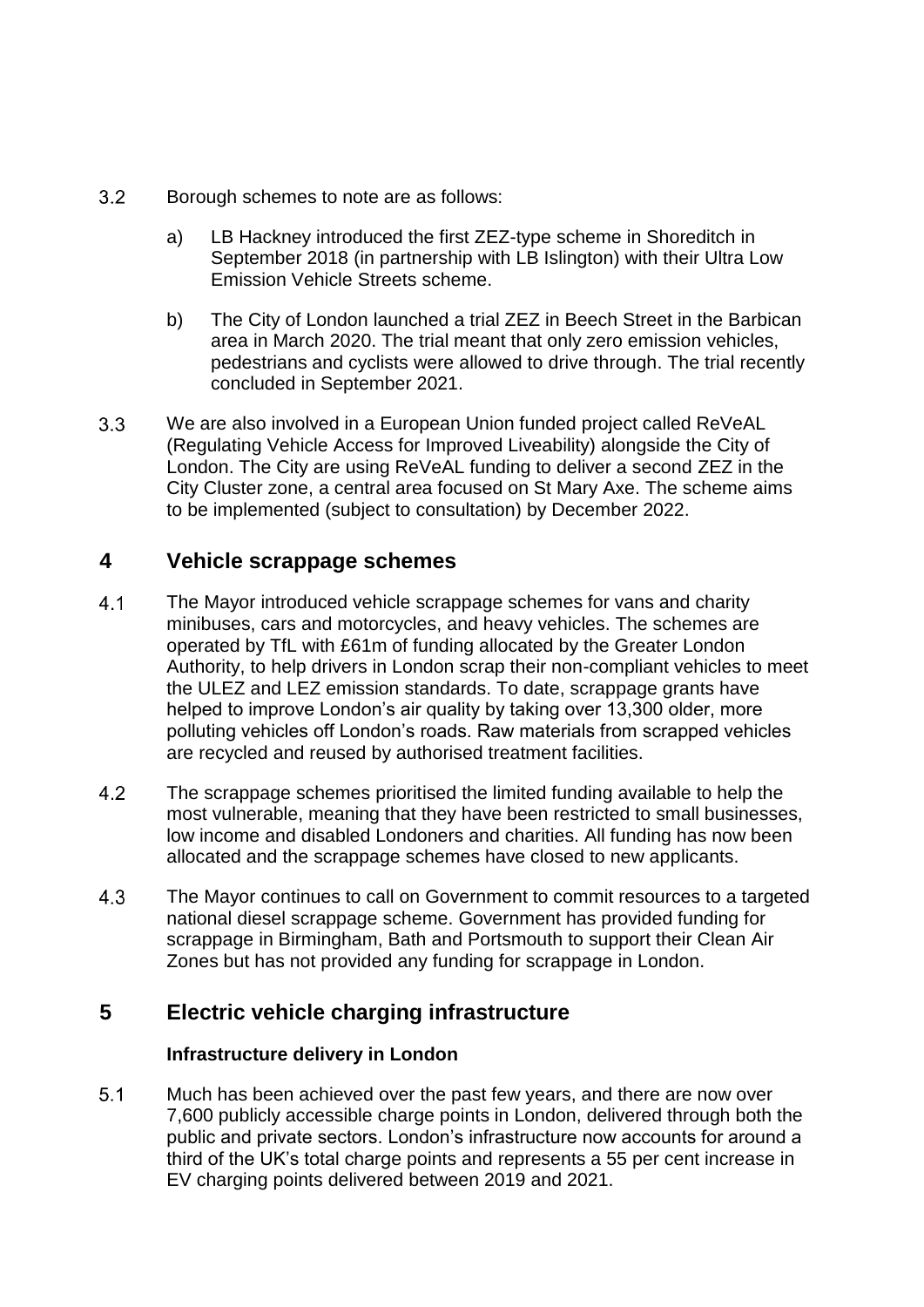

Fig 1. Charging devices by type across London (Source: Zap-Map)

- $5.2$ Much of this delivery has been led by the public sector. For example, as part of the Mayor's first-term commitments, TfL ran a rapids delivery programme which achieved, ahead of schedule, the Mayor's target of 300 rapid charge points installed by the end of 2020. At this time 310 rapid charge points have been installed by TfL in London. 84 of these are dedicated to taxi use only to support the transition for this key fleet. We have also delivered two flagship rapid hubs, in east and south London. A third site at Baynard House in central London expected to be delivered in 2022.
- 5.3 The private sector has delivered rapid hub sites in west and south London near Heathrow on the M4 and on New Kent Road respectively, with a number of dedicated hubs also delivered to serve key user groups such as taxis and commercial vehicles.
- 5.4 Following a successful bid to the Office for Zero Emission Vehicles (OZEV) in 2016 for Go Ultra Low Cities Scheme (GULCS) funding, London was awarded £13.2m. Since delivery began in 2018, the London boroughs have been allocated £7m of this funding to install on-street, predominantly lamp post column charge points to meet the need of residents without off street parking. The programme has supported delivery of more than 4,800 charge points to date, with a further 500 planned for delivery by the end of March 2022. More recently, London Councils has supported the boroughs to secure c.£6m further funding through the On-street Residential Charge point Scheme (ORCS), to deliver more than 1,500 additional charge points by March 2023..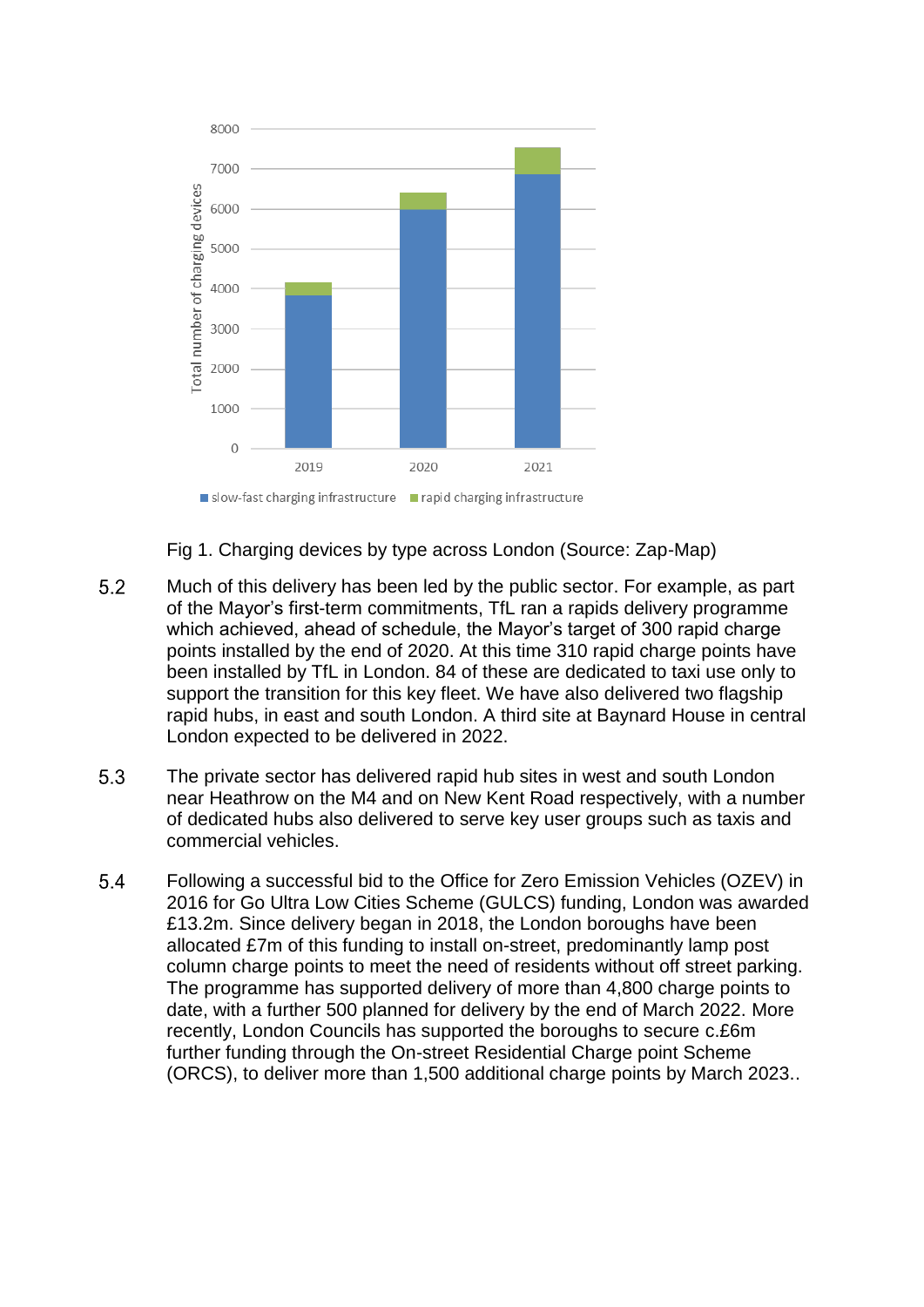

Fig 2. Distribution of London's rapid charge points and hubs in 2021. (Source: Zap-Map, July 2021)

#### **Electric vehicle infrastructure strategy**

- $5.5$ In 2019 we published the Electric Vehicle (EV) Infrastructure Delivery Plan, steered by the Mayor's EV Infrastructure Taskforce, which looked at how to overcome the barriers to delivering EV infrastructure in London, as well as how much would be needed, by 2025. Following on from this, we have listened to the issues raised by many around the difficulty in switching to EVs and user experience of EV charging. This, together with recent trends and policy changes, including the phase out of petrol and diesel cars and vans by 2030, has led us to updating the forecasts for London and projecting them to 2030. We have drafted a new EV infrastructure strategy, which sets out how the switch to EVs in London can support the Mayor's ambition of becoming a net zero-carbon city by 2030, and the roles and responsibilities of all stakeholders, including the GLA and ourselves in facilitating this.
- 5.6 Published on 15 October 2021 as a draft summary document, we are seeking further input and carrying out engagement with stakeholders. The publication of the full strategy is expected by the end of 2021. The strategy sets the following vision:

"*Supporting a net zero carbon target for London by 2030, and better air quality for all, the London Electric Vehicle Infrastructure Strategy seeks to accelerate*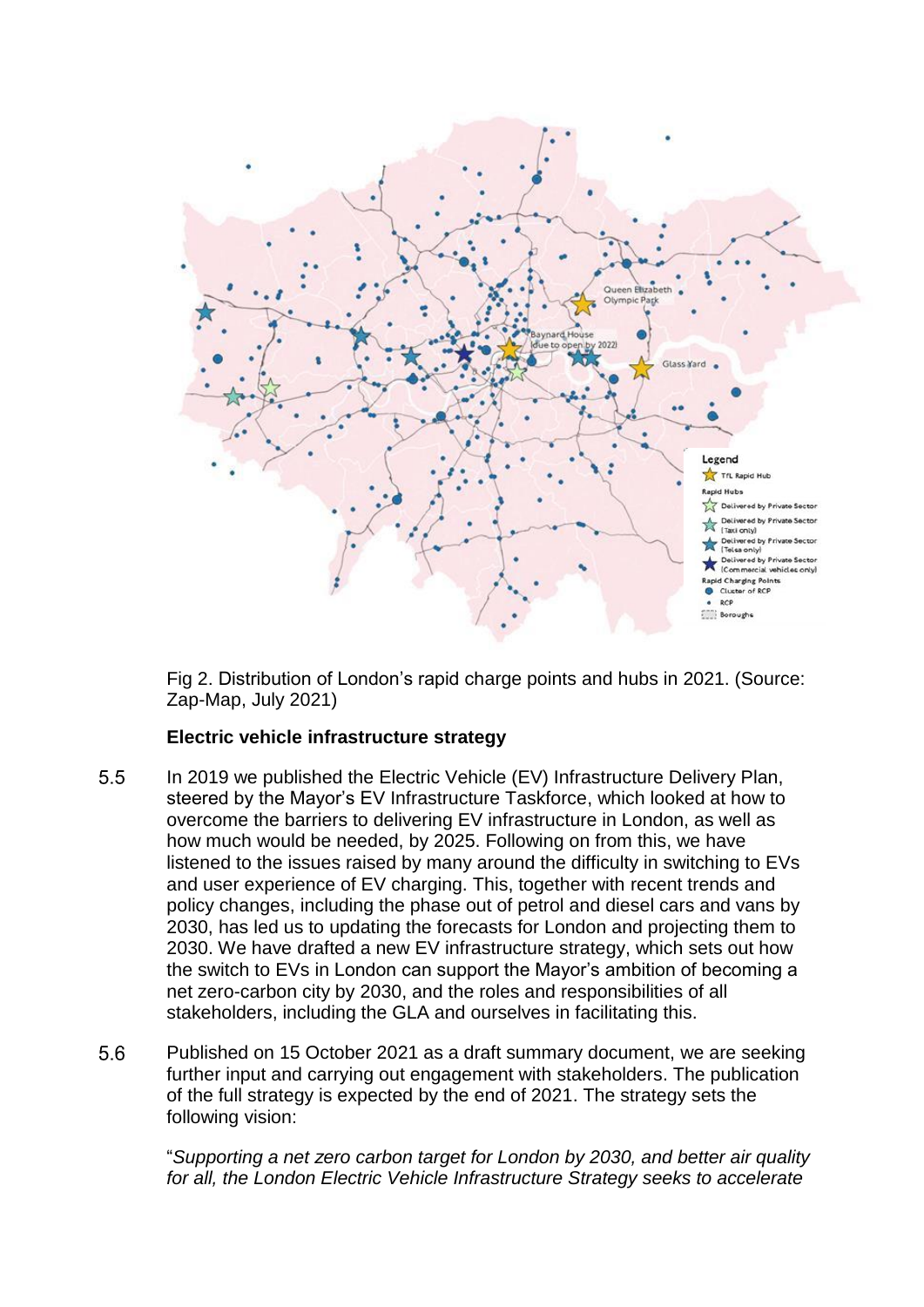*the transition to zero emission vehicles by setting out the requirements for the provision of infrastructure, focusing on essential trips*"

- 5.7 Related to this focus on essential trips, our strategy is clear about how to prioritise the needs of key user groups, and supporting their tr to EVs Key users have been identified as those making high mileage trips performing an essential role, including taxis and private hire drivers, as well as other commercial vehicles. Whilst the priority for other groups is mode shift to walking, cycling and public transport in line with MTS objectives, we want to ensure that EV infrastructure in London supports everyone who does need to drive to switch to zero emission transport.
- $58$ The draft strategy contains a number of commitments, set out below.

#### **Commitments in the EV infrastructure strategy:**

Keystone commitment:

• From 2022, unlock GLA Group land to repurpose it for EV charging – addressing one of the biggest barriers to infrastructure roll out in London. Lead the way for London boroughs to unlock their land, ensuring sufficient levels of charging can be achieved.

Supporting all users:

- Develop a real-time and open API of all charge points in London subject to an initial feasibility study and Government funding - from 2022.
- Support the delivery of shared charging facilities pioneer the first bus garage shared infrastructure, which, subject to Government funding, will get under way in 2022.

Supporting the EV industry:

- Updat London level forecasts every  $2 3$  years and supporting boroughs with granular forecasts - in 2022.
- Provid demand data and evidence base to support private sector investment in rapid charging infrastructure, via Charge Point Operators' (CPO) Forum.
- Seek a partner to set up an EV Ethics and Sustainability Committee to engage with international cities, governments, trade bodies, NGOs etc to identify collective international action on addressing the EV ethics and sustainability supply chain issue.
- Work with energy distributors (DNOs) to identify localised grid constraints, so that DNOs can get government support to fund grid upgrades.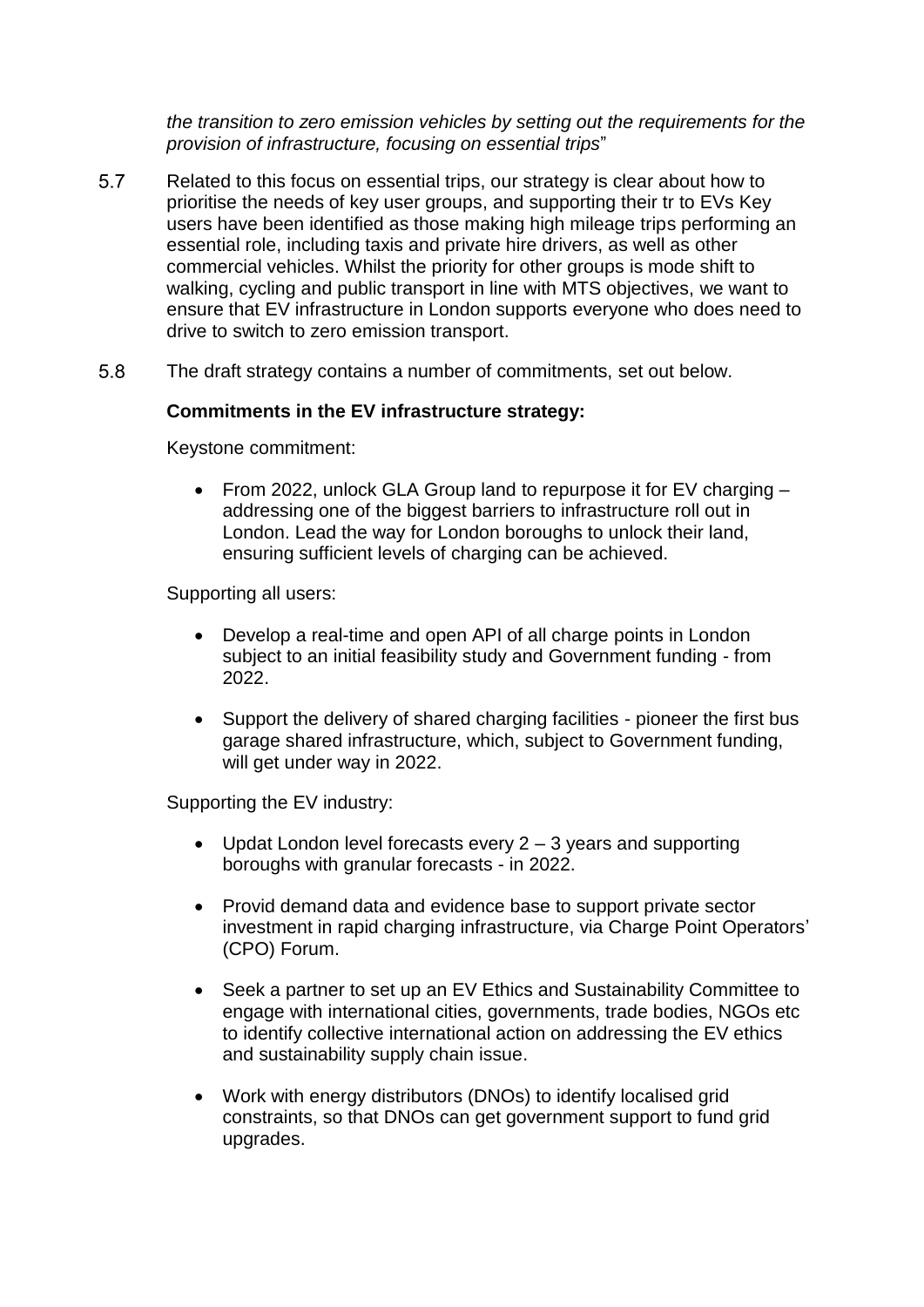- Support CPOs to streamline the verification of driver licence status, improving efficiencies when applying preferential charging rates to key users.
- Explore green financing opportunities working with the private sector to find the best financing solutions to support the roll out of EV infrastructure.

Supporting taxis:

- Work with CPOs to find technical solutions to enforce taxi-dedicated bays (already begun).
- Continue delivery (subject to funding) of taxi dedicated bays in locations where taxi drivers frequently work. We will also explore dynamic solutions in the future to maximise utilisation.
- Continue to explore innovative charging options including wireless charging on taxi ranks.

Supporting Private Hire Vehicles (PHV)s:

- Encourage delivery of slow-to-fast charge points focusing in areas with a high proportion of private hire drivers.
- Support the delivery of rapid charging where drivers live and work such as town centres across the city.
- Instigate a regular forum, between CPOs and PHV representatives to help identify and resolve specific issues.

Supporting Light Goods Vehicles (LGV)s:

- Establish a commercial fleet database (subject to funding) for future planning to support fleet users to switch to EVs - by 2023.
- Set up London EV Business Leader's Forum to explore how to support delivery of charging needs – from 2022.

Supporting car clubs:

- Support the electrification of car clubs by encouraging infrastructure in locations where active car clubs operate.
- Work with London boroughs and London Councils to explore dynamic solutions, for making optimal use of infrastructure, such as prioritised overnight rapid charging.

Supporting emergency services and public fleets:

 Work with emergency services and public fleets via the GLA fleet forum to support the transition to EVs. Building on joint EV infrastructure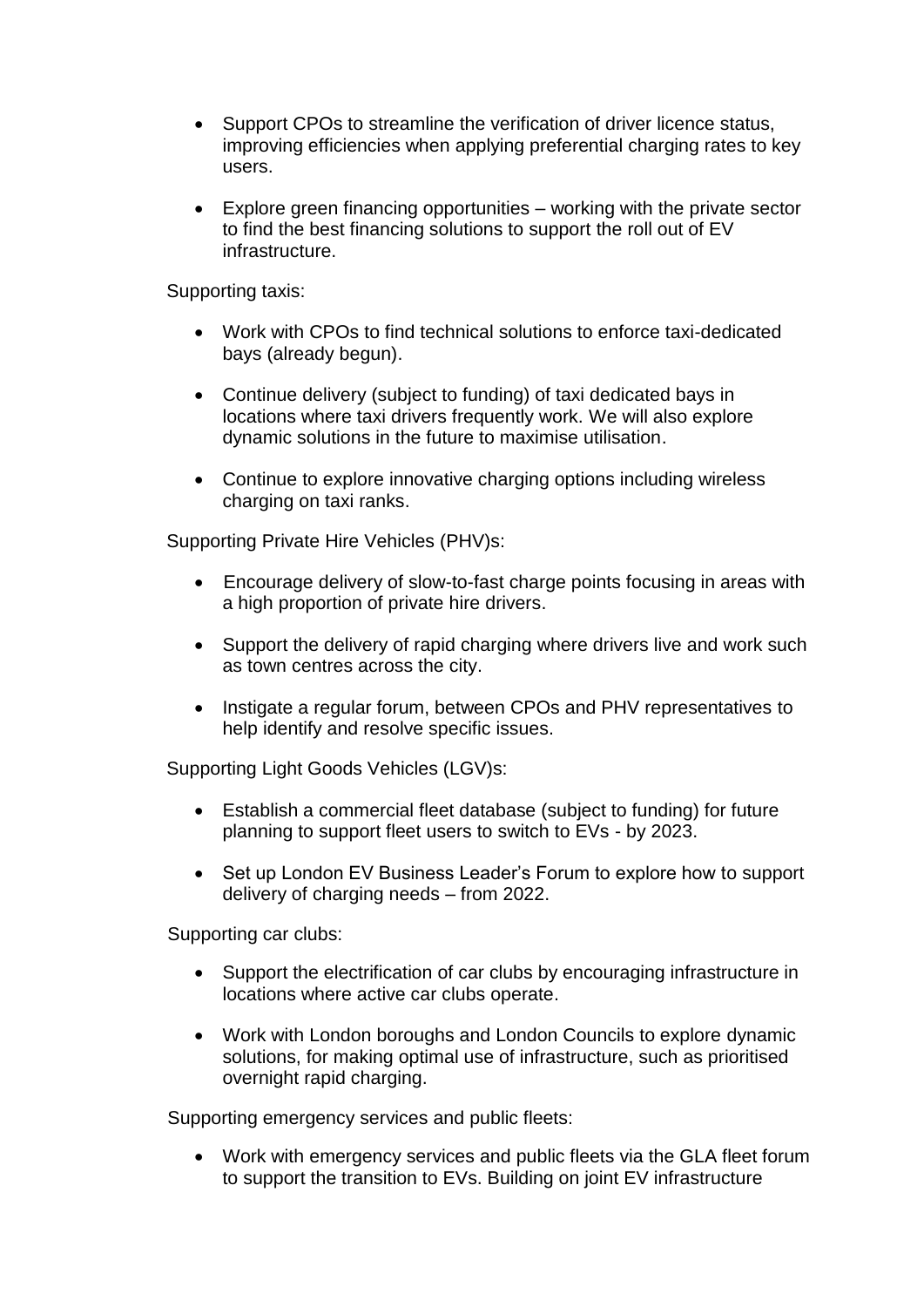study, coordinate EV charge point procurement, market engagement and explore joint funding opportunities.

- Assess the feasibility of a dedicated bay for emergency services at one of our rapid charging points (feasibility work starting in 2022).
- 5.9 The EV Infrastructure Taskforce has been consulted on the emerging draft and we are holding individual meetings with those who are keen to engage further. Since publishing the draft summary strategy, we have also been holding workshops for specific groups such as car clubs, business sector representatives, taxi and private hire, to discuss further the overall strategy and commitments.

## **6 Converting fleets to zero emission**

#### **Buses**

- $6.1$ London has brought forward the timeframe for having an entirely zeroemission bus fleet from 2037 to 2034 following an announcement by the Mayor earlier this year that all new London buses will be zero emission.
- $6.2$ This will mean the current 566 zero emission vehicles increasing to circa 800 by the end of March 2022, subject to the ability of the bus manufacturing industry to build and supply them and the necessary grid and garage infrastructure being put in place.
- 6.3 Following the announcement, the Mayor hosted a Zero-emission Bus Summit, organised by the Campaign for Better Transport and TfL. This allowed representatives from central and local government, bus operators, manufacturers and wider stakeholders to meet to drive forward the uptake of zero-emission buses across the UK.
- 6.4 Not only will this transition help reduce the harmful pollutants in the air, it will also help us combat the climate change emergency and contribute towards the UK's targets of a 68 per cent cut in CO2 by 2030, rising to a 78 per cent net reduction by 2035.
- 6.5 Although most zero-emission buses are pure electric, we continue to support the piloting of potentially complementary technologies like hydrogen. 20 double-deck hydrogen fuel cell vehicles are now operating on route 7 from East Acton to Oxford Circus, as well as some route 245 journeys between Alperton & Golders.
- 6.6 The faster transition timeframe will enable London to have a total of 10 per cent of its fleet zero emission by the end of 2022 subject to Government support as well as demonstrate to manufacturers that a very significant market is opening up for clean vehicles. This will help increase the commercialisation of this sector, increased jobs and apprenticeships across the UK and help London move away from vehicles powered by fossil fuels. If more significant Government support becomes available, we will look to make the fleet zeroemission even earlier than 2034.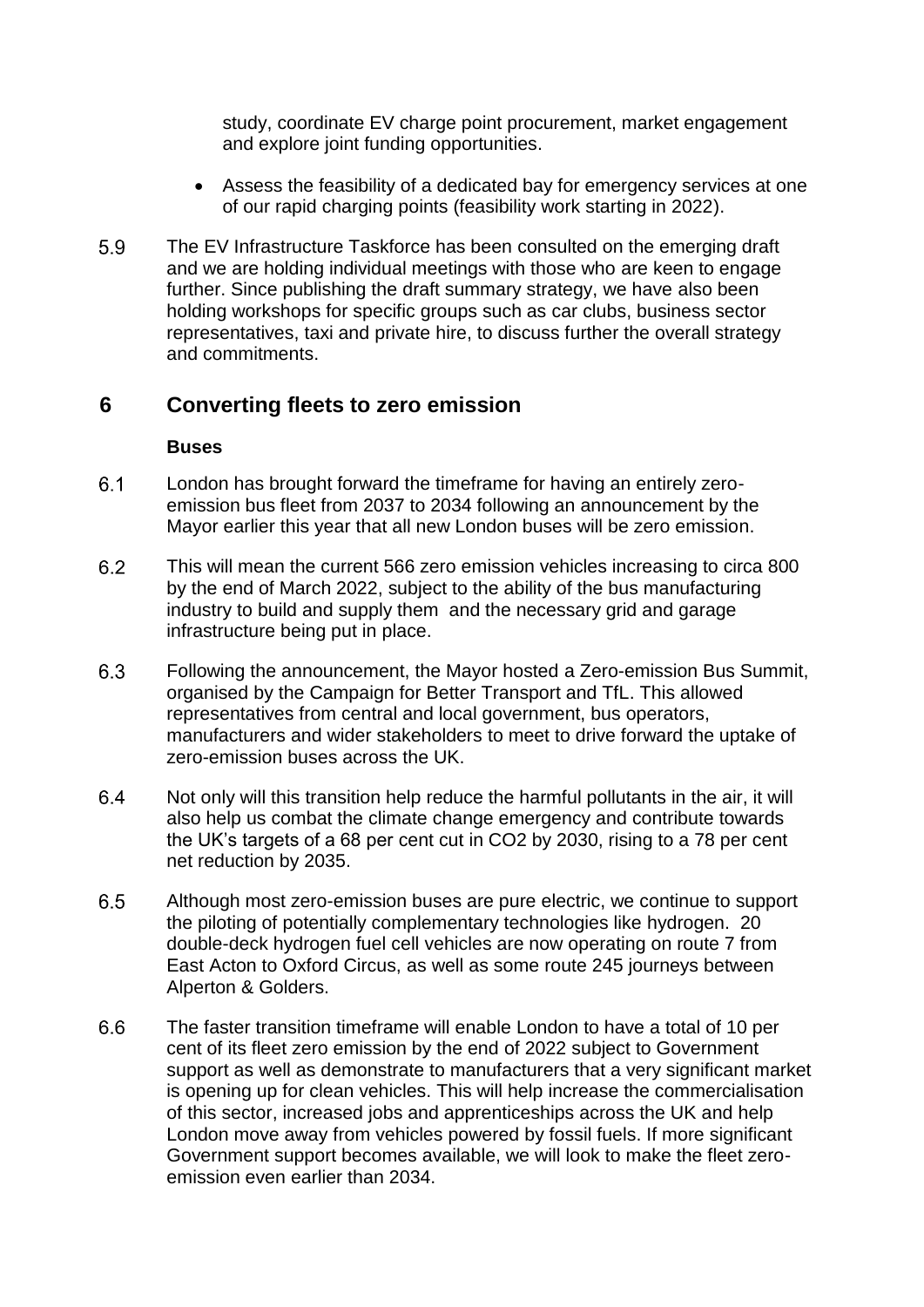- 6.7 If instead, due to reduced funds, we have to reduce the network, fewer new buses will enter the fleet and the benefits of the Bus Safety Programme will be much slower to realise. It is also likely to lead to slower research and development from bus manufacturers looking to achieve the new designs, if there is no pipeline of orders on which to recoup their substantial investment. The 2024 standard would therefore be put at immediate risk.
- 6.8 It would also likely mean the pause or cancellation of retrofit work on the existing fleet, as well as further development of research into improvements. It could also lead to a scaling back of work to address driver wellbeing. A pause, slow down or stopping of these workstreams will also have direct impacts on our Vision Zero objectives.

### **Taxis and Private Hire Vehicles (PHVs)**

- 6.9 Since 1 January 2018 all newly licensed taxis have been required to be Zero Emission Capable (ZEC). As of 2 November, a total of 4,749 ZEC taxis have been licensed in London. This is over a third of the current operating fleet.
- $6.10$ The industry has been supported to transition to newer, greener vehicles with a taxi delicensing scheme and ZEC taxi grants. To ensure that emission reductions from taxis are achieved at the pace needed to meet our air quality targets, we have also introduced a mandate for maximum applicable taxi operating age limits, and removed standing exemptions for historic/niche vehicles, alternative fuels and hardship exemptions.
- 6.11 Currently the maximum age limit for Euro 3, 4 and 5 diesel taxis is 13 years and this will reduce to 12 years (and remain at 12 years) from 1 November 2022. The maximum age limit for Euro 6 diesel taxis and ZEC taxis remains at 15 years, which is also the age limit for taxis that are newly converted to Liquid Petroleum Gas (LPG).
- $6.12$ Current emission standards for PHVs require that PHVs under 18 months old must be zero emission capable and meet the Euro 6 emissions standard when licensed for the first time, and those over 18 months old must have a Euro 6 (petrol or diesel) engine. These standards will be tightened in January 2023, at which point all PHVs licensed for the first time will have to be zero emission capable and meet the Euro 6 emissions standard.

#### **TfL support fleet**

- 6.13 TfL's support fleet consists of approximately 1,000 vehicles. These are primarily cars and vans, with a small number of specialist heavy vehicles. We are working to meet our targets as set out in Proposal 32 of the MTS:
	- All cars in the GLA group support fleet to be zero emission capable by 2025 at the latest;
	- all newly purchased or leased cars and vans (less than 3.5 tonnes) including response vehicles, to be ZEC from 2025;
	- all heavy vehicles in the GLA group fleets to be fossil fuel free from  $(c)$ 2030; and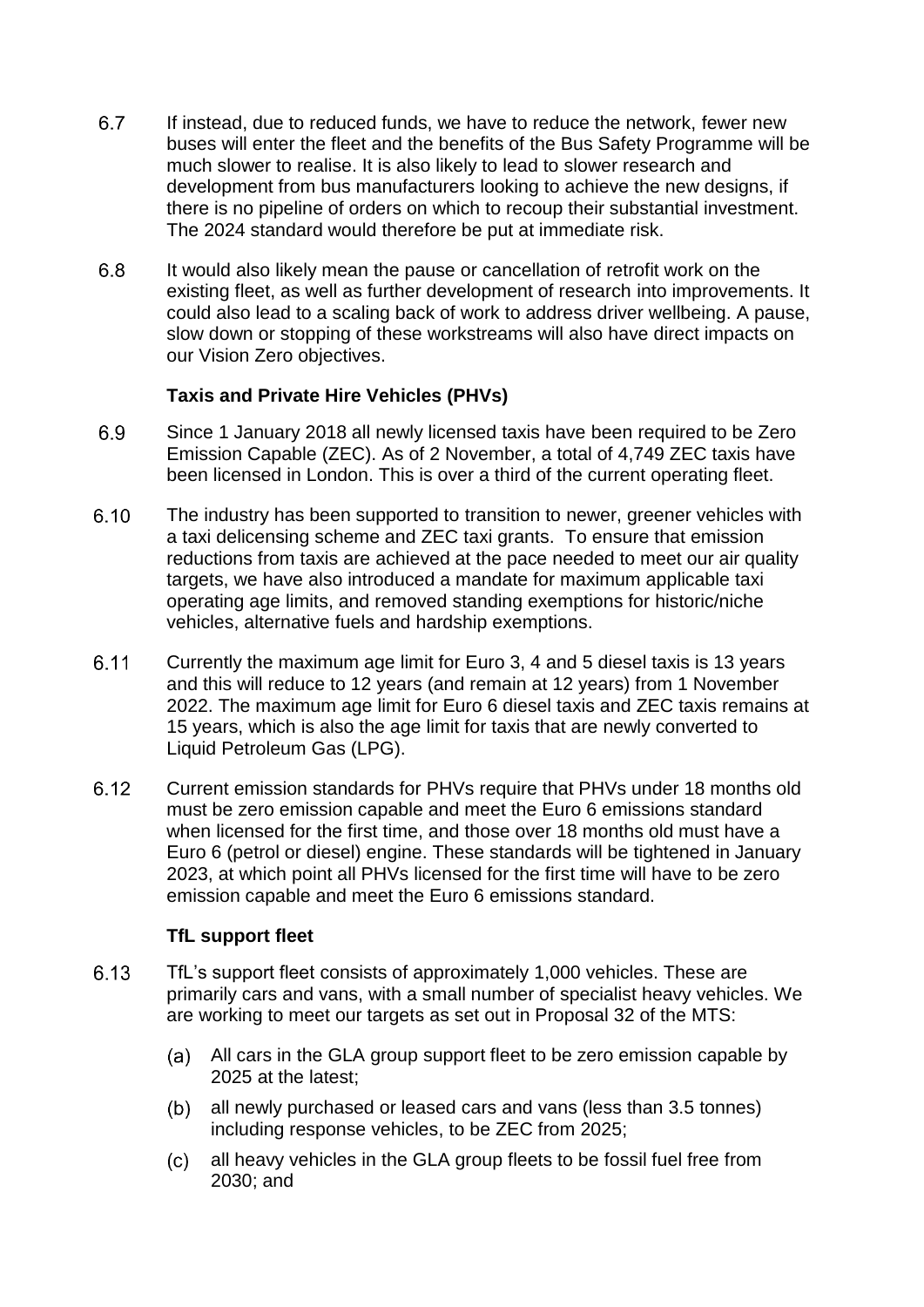- $(d)$ the entire GLA fleets being zero emission by 2050.
- 6 14 We are developing a strategy to convert our support fleet to ZEC, which includes the leasing of new vehicles as well as implementation of the required infrastructure in the vehicle depots.

## **7 Monitoring and reporting transport emissions**

- $7.1$ We will continue to monitor the speed of transition of London's vehicles to ultra-low emission vehicles (ULEVs) and will update on this to the Panel as part of regular air quality updates.
- $7.2$ The next update to the London Atmospheric Emissions Inventory (LAEI) will be published in early 2022 and will include updated emissions for the new baseline 2019 as well as new projections for 2025 and 2030, taking into account changes to road traffic forecasts and latest data from national government on the uptake of Euro 6/VI vehicles and ULEVs.
- $7.3$ This updated forecast will give a detailed indication of the level of progress toward the  $NO<sub>x</sub>$ , Particulate Matter and  $CO<sub>2</sub>$  emissions trajectories set in the MTS.

### **Improving air quality and decarbonising transport**

- $7.4$ In the Mayors recent Climate Crossroads speech, he highlighted the links between tackling poor air quality and the need to decarbonise road transport. A good example of this t is the central London ULEZ which reduced NOx by 44 per cent and also carbon emissions by 6 per cent.
- $7.5$ Modelling suggests we are on course to achieve the zero carbon 2050 target set out in the MTS and this is primarily driven by the electrification of vehicles in London. However, it is now clear that we need to move faster, and the Mayor has called for London to become net zero carbon by 2030.
- 7.6 In collaboration with the GLA, we are working on pathways to meet this challenging target and to reduce cumulative emissions over this time. We will report on progress with this study in the new year.

# **8 Summary**

- $8.1$ There has been a significant improvement in central London's air quality thanks to the action being taken by the Mayor and TfL.
- 8.2 London is now benefitting from the successful launch of the ULEZ expansion in October 2021, which is predicted to reduce Nitrogen Dioxide levels by 30 per cent, in addition to the strengthening of the LEZ standards in March 2021.
- 8.3 In addition, the Mayor's vehicle scrappage schemes have taken over 13,300 of the most polluting vehicles off London's roads, helping drivers in London to meet the ULEZ and LEZ emission standards.